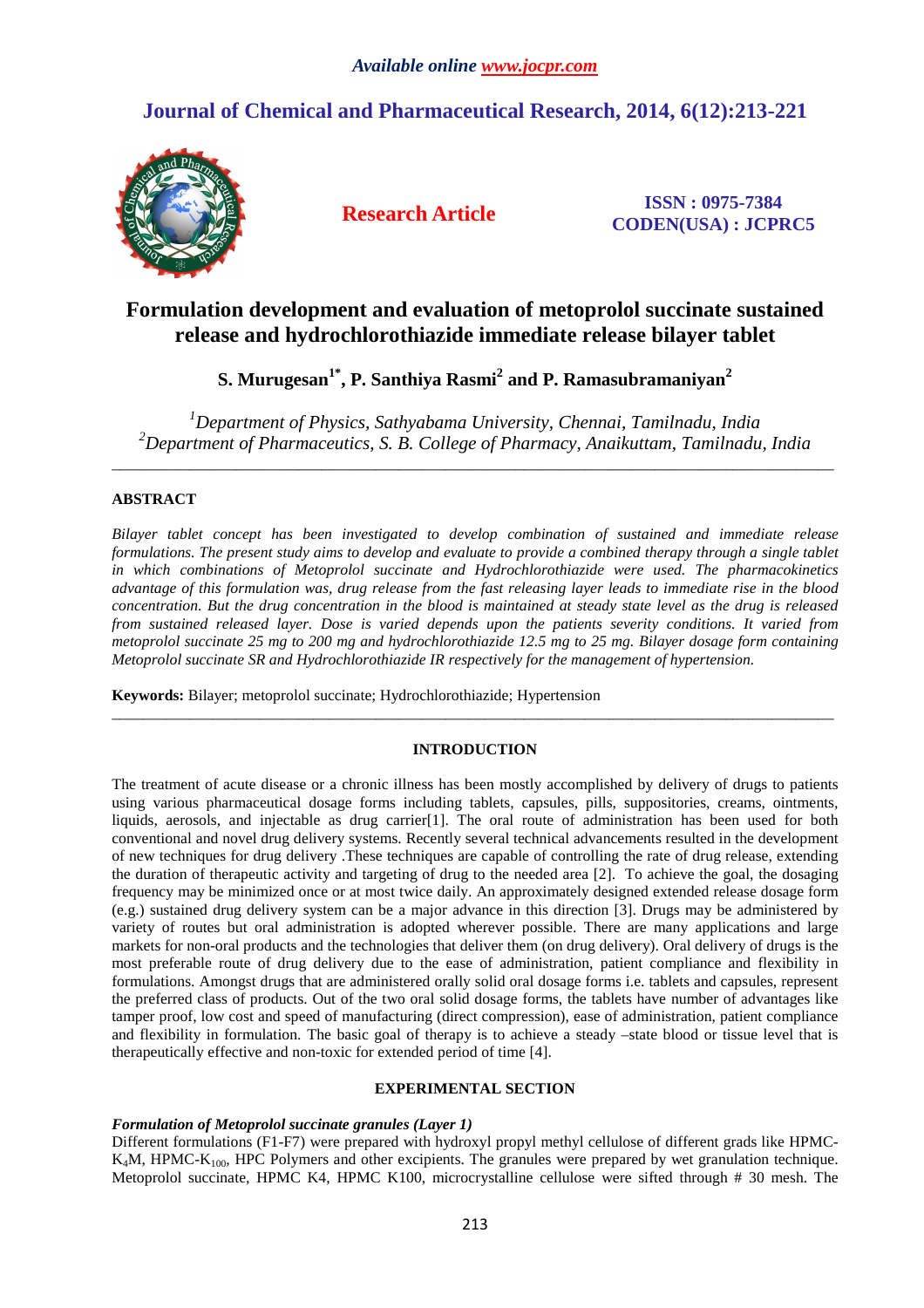sifted blend was allowed to mix thoroughly in rapid mixer granulator for 15 minutes at slow speed of 300 rpm. The binder solution was prepared by mixing IPA and PVP k30. The prepared binder solution was added slowly to the powder blend and mixed uniformly. The wet mass was passed through sieve No 20 to get the granules. The granules were dried in the FBD by using the slow blower. The semi dried granules were sifted through 20 meshes and the granules were collected. The above sifted blend was dried and the granules were milled at 1.5 mm screen using knives. The above sifted and milled granules were dried at 65°c (inlet temperature ) and 45°c (outlet temperature ) in FBD until the LOD (loss on drying ) of granules was reached limit between 2-4% w/w. The sifted HPMC–K<sub>4</sub>M, HPMC- K<sub>100,</sub> HPC, and purified talc were mixed with dried granules at 15 minutes. Final blend was collected.

*\_\_\_\_\_\_\_\_\_\_\_\_\_\_\_\_\_\_\_\_\_\_\_\_\_\_\_\_\_\_\_\_\_\_\_\_\_\_\_\_\_\_\_\_\_\_\_\_\_\_\_\_\_\_\_\_\_\_\_\_\_\_\_\_\_\_\_\_\_\_\_\_\_\_\_\_\_*

## *Formulation of Hydrochlorothiazide granules (Layer 2)*

Different formulations (F1-F6) were prepared with Lactose, microcrystalline cellulose, maize starch, colloidal silicon dioxide and other excipients. The granules were prepared by wet granulation technique. Lactose, microcrystalline cellulose, maize star, colloidal silicon dioxide were sifted through # 30 mesh and brilliant blue were sifted through 100 #mesh. The sifted blend was allowed to mix thoroughly in rapid mixer granulator for 15 minutes at slow speed 300 rpm. The binder solution was prepared by mixing acetone and hydrochlorothiazide**.** The binder solution was added slowly to the powder blend and mixed uniformly. The wet mass was passed through sieve no 20 to get the granules. The granules were dried in the FBD by using the slow blower. The semi dried granules were sifted through 20 mesh and the granules were collected. The sifted blend was dried and the granules were milled at 1.5 mm screen using knives. The above sifted and milled granules were dried at 65°c (inlet temperature ) and 45°c (outlet temperature) in FBD until the LOD (loss on drying) of granules was reached limit between 2-4% w/w. Magnesium stearates were mixed with dried granules at 5 minutes and final blend was collected.

## *Preparation of bilayer tablets*

Bilayer tablet punching machine consists of two hoppers and two feed frames separately without intermixing first and second layer of granules as shown in figure 1. Initially the die cavity was adjusted for proper die cavity filling and pressure adjustment was made to get proper hardness of tablet. Now granules are ready for compression of bilayer tablet.



**Figure 1. Bilayer Tablet Preparation using Punching Machine** 

Metoprolol succinate granules (layer1) were taken in one hopper and hydrochlorothiazide was taken in another hopper. Metoprolol succinate layer blend is initially pre-compressed with low hardness and hydrochlorothiazide layer blend is compressed over it, till the desired hardness is achieved. This technology is called Bi-layered technology [5]. Second layer was differentiated by colored granulation. The evaluated granules were compressed using cadmech 27 station automatic compressing machine with a 13/ 32 inch, standard circular shape with plain surface punch's and dies with compressing force 4.5 don.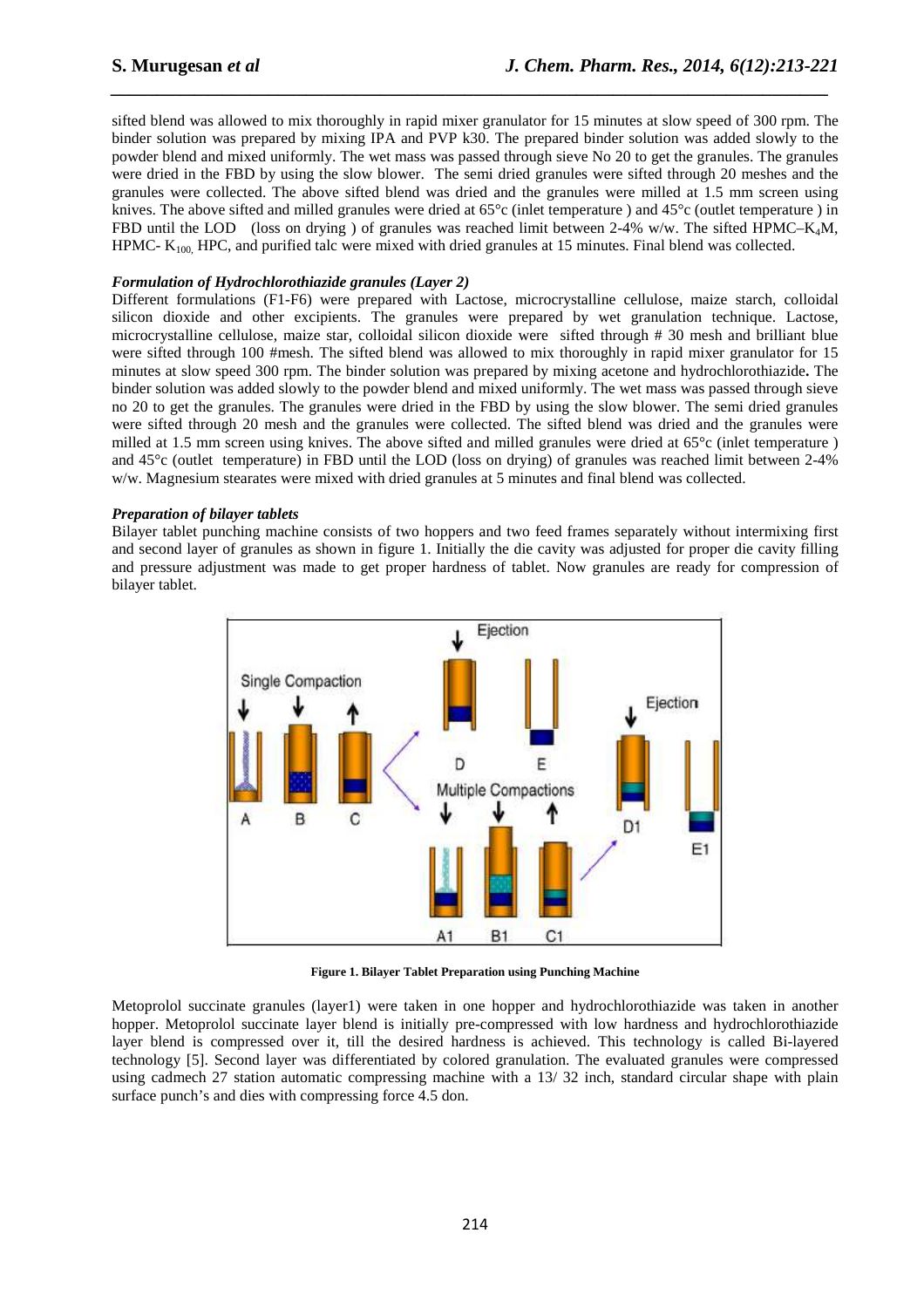

**Bilayer Process Flow Chart** 

*\_\_\_\_\_\_\_\_\_\_\_\_\_\_\_\_\_\_\_\_\_\_\_\_\_\_\_\_\_\_\_\_\_\_\_\_\_\_\_\_\_\_\_\_\_\_\_\_\_\_\_\_\_\_\_\_\_\_\_\_\_\_\_\_\_\_\_\_\_\_\_\_\_\_\_\_\_*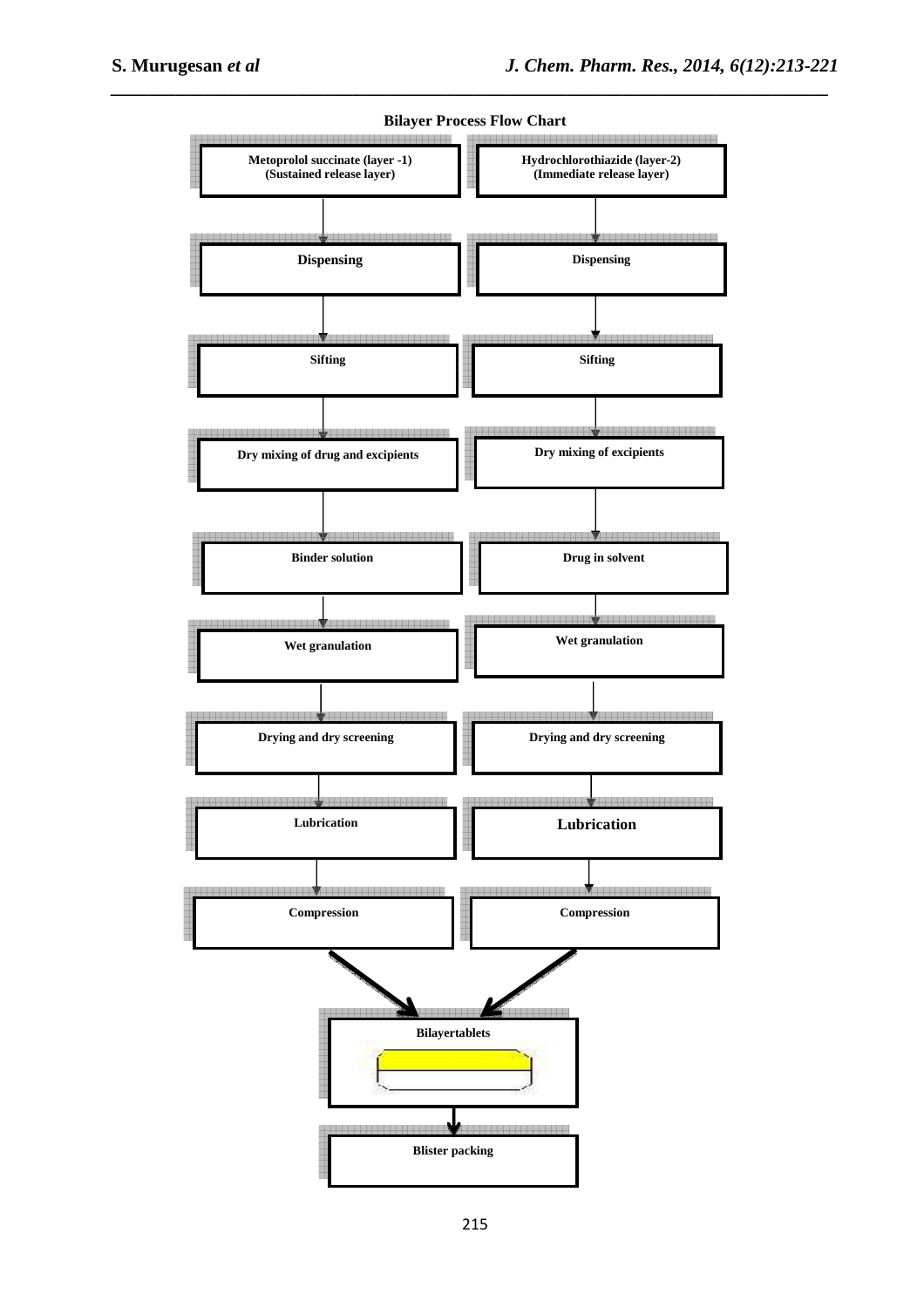# *Evaluation of bilayer tablets of Metoprolol succinate and Hydrochlorothiazide*

## *General appearance*

The general appearance of tablets, its visual identity and overall elegance is essential for consumer acceptance. The control of general appearance involves measurements of tablets size, shape, colour, presence or absence of odour, taste, physical flows and consistency [6,7].

*\_\_\_\_\_\_\_\_\_\_\_\_\_\_\_\_\_\_\_\_\_\_\_\_\_\_\_\_\_\_\_\_\_\_\_\_\_\_\_\_\_\_\_\_\_\_\_\_\_\_\_\_\_\_\_\_\_\_\_\_\_\_\_\_\_\_\_\_\_\_\_\_\_\_\_\_\_*

## *Hardness test*

The hardness of tablets ( $kg/cm<sup>2</sup>$ ) was carried out by using Monsanto type hardness tester. The tablet was placed horizontally in contact with the lower plunger of the Monsanto hardness tester and zero reading was adjusted. Then the tablet was compressed by forcing the upper plunger until the tablets breaks and this force was reported. *Friability test* 

Friability is the loss of weight of tablet in the container/ package due to removal of fine particles from the surface. It usually measured by roche friabilator. The drum is attached to the horizontal axis of a device that rotates at  $25±1$ rpm. It should be ensured that with every turn of the drum the tablets roll or slide and fall on to the drum wall. Ten tablets are weighed initially (w1) and placed in the apparatus where they are exposed to rolling. After 100 revolutions, the tablets are weighed (w2) and this was compared with the initial weight of the tablet. The value is expressed in percentage. A maximum loss of weight not greater than 1% acceptable for most of tablets. The friability was determined using the following formula

Friability =  $(\underline{W_1} - \underline{W_2})$  X 100  $W_1$ Where,  $W_1$  = Weight of ten tablets before test  $W_2$  = Weight of ten tablets after test.

## *Weight variation test*

Twenty tablets of each formulation were selected at random and weighed individually. The weight of individual tablet was noted. Average weight was calculated from the total weight of the tablets. The individual weight was compared with average weight. The weight of not more than two tablets should not deviate from the average weight. It was compared with the percentage given in the standard table. The percentage deviation was calculated by using the formula

Percentage deviation = Individual weight – Average weight  $X$  100

Average weight

## *Uniformity of weight and percentage deviation*

| S. No | Average weight of tablet             | <b>Percentage deviation</b> |
|-------|--------------------------------------|-----------------------------|
|       | 80 mg or less                        | $+10.0$                     |
|       | More than 80 mg but less than 250 mg | $+7.5$                      |
|       | 250 mg or more                       | $+5.0$                      |

## *Thickness of tablets*

The thickness of all tablets was determined by using vernier caliper. Six tablets from each formulation were used and average values were reported[8].

## *IR Spectral analysis*

It is used to determine the interaction between the drug polymer and excipients. The drug and polymer must be compatible with one another to produce a product stable, efficacious and safe. The KBR disc method was used for preparation of sample and spectra were recorded over the wave number 4000 to 500cm<sup>-1</sup> in a SHIMADZU FTIR spectrophotometer. The IR spectral analysis for drug and polymer was carried out. If there is no change in peaks of mixture when compared to pure drug, it indicates the absence of interactions [9].

## **RESULTS AND DISCUSSION**

## *Post Compression Parameters of Metoprolol Succinate and Hydrochlorothiazide Bilayer Tablet*

All the patches were evaluated for organoleptic properties, weight variation, thickness, Hardness, Friability test, Drug content are evaluated and those values are listed in Table 1.

## *Organoleptic properties*

The formulated tablets from formulations F2 to F7 were evaluated for their organoleptic characters. The tablets were circular shaped and layer 1 was white and layer II was blue colour. All the tablets show elegance appearance.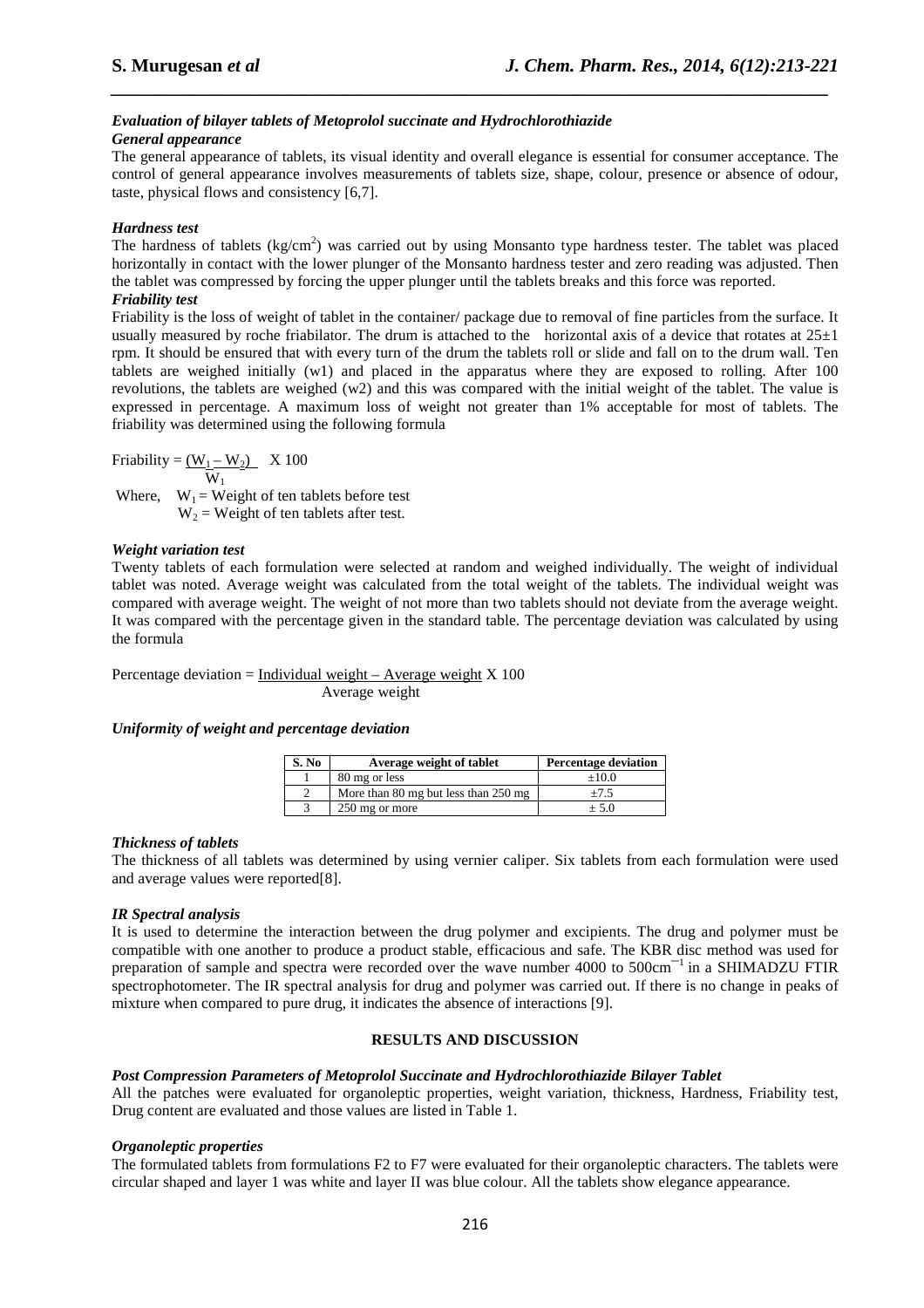## *Weight variation*

From the results of weight variation it was found that the formulated trial batch F2 to F7 were the results found that range between 374.70±3.25 to 377.00±1.15 mg. It was proved that the IP limit and complies the test. The accepted percentage deviation of tablet was  $\pm$  5% for more than 250 mg tablet weight.

*\_\_\_\_\_\_\_\_\_\_\_\_\_\_\_\_\_\_\_\_\_\_\_\_\_\_\_\_\_\_\_\_\_\_\_\_\_\_\_\_\_\_\_\_\_\_\_\_\_\_\_\_\_\_\_\_\_\_\_\_\_\_\_\_\_\_\_\_\_\_\_\_\_\_\_\_\_*

## *Thickness*

From the results of thickness it was found that the formulated trial batch F2 to F7 were the results found that range between 4.71±0.1 to 4.85±0.2 mm. It was proved that the in house specifications and complies the test.

## *Hardness*

From the results of hardness it was found that the formulated trial batch F2 to F7 were the results found that range between  $4.85\pm0.25$  to  $5.36\pm0.22$  kg/cm<sup>2</sup>. It was proved that the in house specifications and complies the test.

## *Friability test*

From the results of friability it was found that the formulated trial batch F2 to F7 were the results found that range between 0.26±0.06 % to 0.79±0.03% respectively. It was proved that the in house specifications and complies the test.

## *Drug content*

From the results obtained from the formulations F2 to F7 the maximum and minimum range was in metoprolol succinate  $98.91 \pm 1.67$  to  $103.32 \pm 1.24\%$  and hydrochlorothiazide was  $92.47 \pm 0.32$  to  $107.15 \pm 1.36\%$  using HPLC method. The drug content of metoprolol succinate equivalent to metoprolol tartrate and hydrochlorothiazide tablet range between 90.0 % to 110.0% limit described in the USP. It was matched in USP mentioned limit. From the results it was found that the formulation trial batch F1 we found that the coherent mass was obtained without the addition of IPA.

#### **Table 1 Evaluations of Bilayer Tablets of Metoprolol Succinate Sustained Release and Hydrochlorothiazide Immediate Release**

| SNO | <b>PARAMETERS</b>                                                                 | <b>Specification</b>                                                         | F1                       | F2                                                | F3                                                | F4                                                | F5                                                | F6                                                | F7                                                |
|-----|-----------------------------------------------------------------------------------|------------------------------------------------------------------------------|--------------------------|---------------------------------------------------|---------------------------------------------------|---------------------------------------------------|---------------------------------------------------|---------------------------------------------------|---------------------------------------------------|
| 1   | <b>Description</b>                                                                | Blue / white<br>coloured<br>circular<br>shaped<br>uncoated<br>bilayer tablet |                          | Complies<br>with the<br>internal<br>specification | Complies<br>with the<br>internal<br>specification | Complies<br>with the<br>internal<br>specification | Complies<br>with the<br>internal<br>specification | Complies<br>with the<br>internal<br>specification | Complies<br>with the<br>internal<br>specification |
|     | Weight variation (mg)                                                             | 375 mg $\pm$ 5%                                                              | ۰.                       | $375.2 \pm 2.50$                                  | $376 \pm 1.73$                                    | $374.70 \pm 3.25$                                 | 377.00±1.15                                       | $376.5 \pm 4.06$                                  | $375.20 \pm 2.23$                                 |
| 2   | Thickness (mm)                                                                    | $4.8$ mm $\pm$ 0.2                                                           | ۰.                       | $4.71 \pm 0.1$                                    | $4.70 \pm 0.08$                                   | $4.85 \pm 0.07$                                   | $4.85 \pm 0.2$                                    | $4.76 \pm 0.1$                                    | $4.85 \pm 0.1$                                    |
| 3   | Hardness $kg/cm2$                                                                 | <b>NLT 3.0</b>                                                               | ۰.                       | $4.85 \pm 0.25$                                   | $5.01 \pm 0.27$                                   | $5.03 \pm 0.29$                                   | $5.30 \pm 0.19$                                   | $5.36 \pm 0.22$                                   | $5.10 \pm 0.28$                                   |
| 4   | Friability $(\frac{9}{6})$                                                        | <b>NMT</b> 1%                                                                | ۰.                       | $0.26 \pm 0.06$                                   | $0.52 \pm 0.05$                                   | $0.53 \pm 0.05$                                   | $0.78 \pm 0.03$                                   | $0.79 \pm 0.03$                                   | $0.53 \pm 0.05$                                   |
| 5   | Drug content<br>a)Metoprolol<br>succinate<br>equ.to<br><b>Metoprolol tartrate</b> | 90-110%                                                                      | $\overline{\phantom{a}}$ | $98.91 \pm 1.67$                                  | $99.93 \pm 1.41$                                  | $100.02 \pm 0.96$                                 | $102.37 \pm 1.22$                                 | $101.18 \pm 1.02$                                 | $103.32 \pm 1.24$                                 |
|     | b)Hydrochlorothiazide                                                             | $90 - 110%$                                                                  |                          | $92.47 \pm 0.32$                                  | $104.25 \pm 0.69$                                 | $98.09 \pm 0.25$                                  | $101.09 \pm 0.40$                                 | $107.15 \pm 1.36$                                 | $107.15 \pm 1.36$                                 |

*All the values are mean±SD (n=3)* 

## *FTIR Spectral Analysis*

The FTIR studies of pure Metoprolol succinate, Hydrochlorothiazide, HPMC K4, HPMC K100, HPC, Metoprolol succinate +HPMC K4, Metoprolol succinate +HPMC K100, Metoprolol succinate + HPC, Metoprolol succinate + HPMC K4 +HPMC K100+ HPC and formulations of Metoprolol succinate and Hydrochlorothiazide Bilayer tablet were carried out to study the interaction between the drug and polymer.

IR spectral analysis showed that the fundamental peaks and patterns of the spectra were similar both in pure drugs, polymers and with formulation of bilayer tablet. This indicated that there was no chemical interaction or decomposition of Metoprolol succinate and Hydrochlorothiazide in the presence of polymers [10]. The results were showed in Figure 2.

## *In-vitro release of Metoprolol Succinate*

In–vitro dissolution studies of metoprolol succinate were performed as per the methods and time intervals mentioned in in house specifications[11-13]. Seven formulations of metoprolol succinate (layer1) tablets were prepared and dissolution studies were carried out and shown in Table 2 and Figure 3.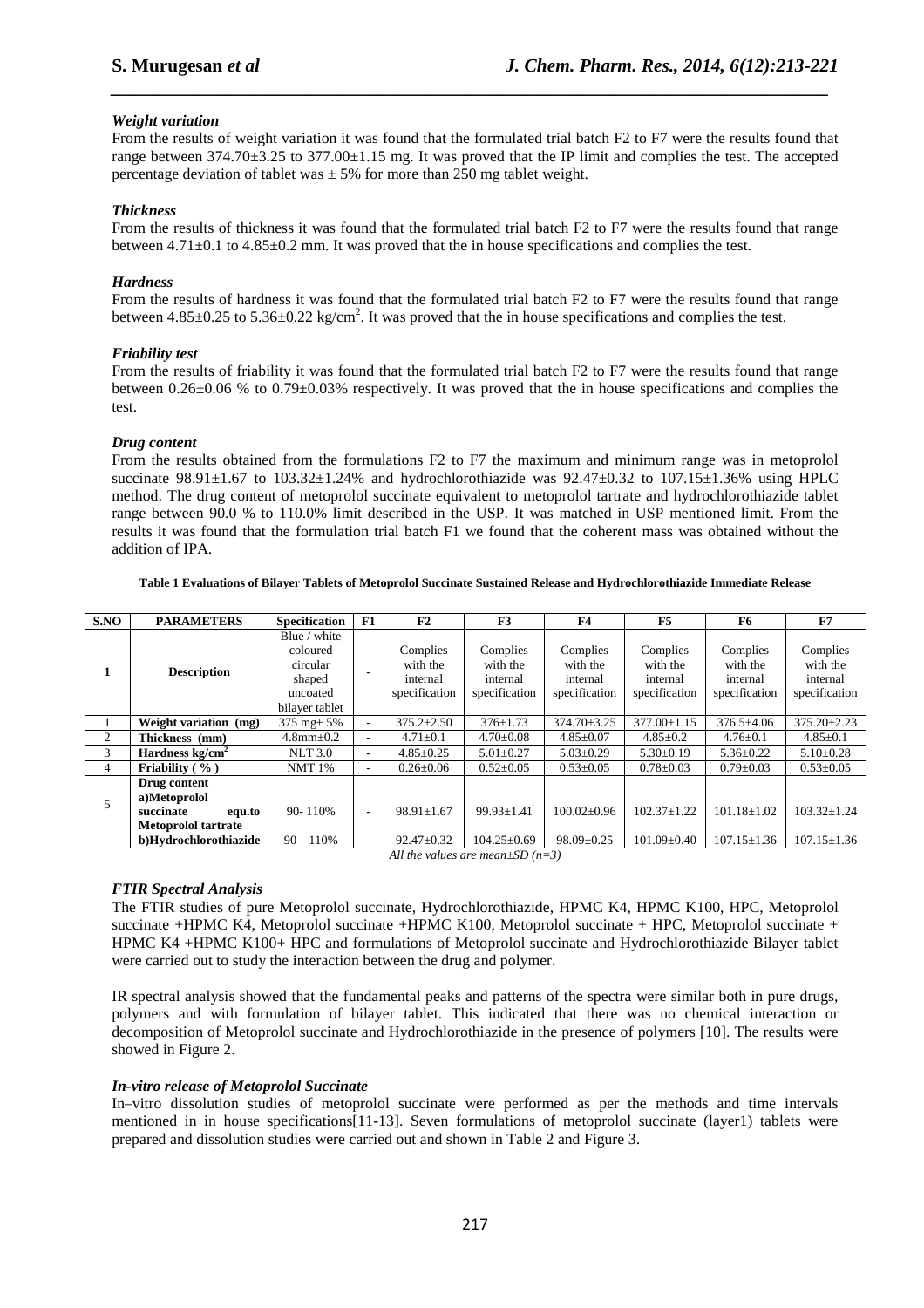From the results it was found that the formulation trial batch F1 we found that the granules were not obtained because of the absence of binder solution so this batch was not suitable for punching. F2 showed that the release profile of the drug does not matches with the IHS limits. From the results it was showed that the drug release was in First hour 44.83±1.15%, for fourth hour 55.38±0.17%, for eight hour 82.04±1.54%, twelfth hour 111.09±0.04%. F3 formulation HPMC K-4 polymer was added in the formulations. From the results it was showed that the drug release was in first hour 39.85±0.69%, for fourth hour 53.68±0.64%, for eight hour 77.09±1.99%, for twentieth hour 105.95±0.01%. It was not found to be within the limits as per the IHS limits.

*\_\_\_\_\_\_\_\_\_\_\_\_\_\_\_\_\_\_\_\_\_\_\_\_\_\_\_\_\_\_\_\_\_\_\_\_\_\_\_\_\_\_\_\_\_\_\_\_\_\_\_\_\_\_\_\_\_\_\_\_\_\_\_\_\_\_\_\_\_\_\_\_\_\_\_\_\_*

F4 formulations HPMC–K100 and HPMC K-4 concentrations were increased. The release profile of the drug does not match with the IHS limits. From the results it was showed that the drug release was in first hour  $36.61 \pm 1.53\%$ , for fourth hour  $48.72 \pm 1.23$ %, for eight hour  $70.46 \pm 1.76$ %, for twentieth hour  $94.20 \pm 0.14$ %.

F5 formulations HPMC –K100 and HPMC K-4 concentrations were increased. The result showed four eth and eight eth hours release was not found to be match with the IHS limits. From the results it was showed that the drug release was in first hour 23.36±1.32%, for fourth hour  $46.57\pm0.15$ %, for eight hour 69.67±1.26%, for twentieth hour  $90.42 \pm 0.16\%$ .

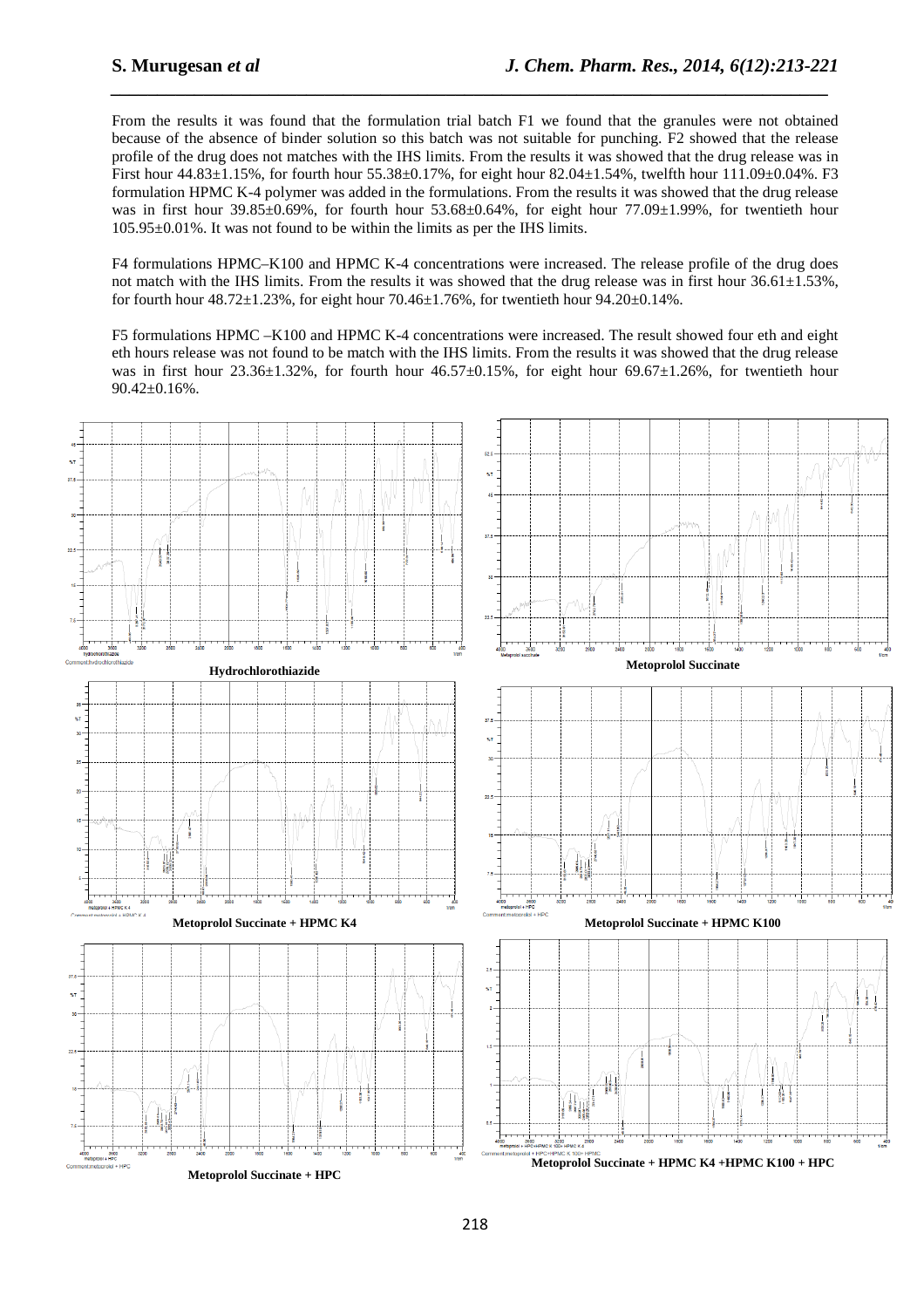

*\_\_\_\_\_\_\_\_\_\_\_\_\_\_\_\_\_\_\_\_\_\_\_\_\_\_\_\_\_\_\_\_\_\_\_\_\_\_\_\_\_\_\_\_\_\_\_\_\_\_\_\_\_\_\_\_\_\_\_\_\_\_\_\_\_\_\_\_\_\_\_\_\_\_\_\_\_*

**Figure 2. The FTIR Spectrum of Hydrochlorothiazide, Metoprolol Succinate with exipients and Bilayer Tablet** 

F6 formulations HPC polymer was used in the formulations. From the results showed the drug release was in first hour 20.44±0.05%, for fourth hour 44.94±0.13%, for eight th hour 66.91±1.20%, for twentieth hour 90.96±0.87%. The results showed eight th hour release was not found to be match with the IHS limits.

F7 formulations HPC polymer concentration was increased. From the results it was showed that the drug release was in first hour  $19.79\pm1.08\%$ , for fourth hour  $40.94\pm1.11\%$ , for eight hour  $55.82\pm1.45\%$ , for twentieth hour 93.40±0.16%. The results showed that the drug release profile of all the hours release was found to be matched with the IHS limits.

In all the formulations, it was observed that the drug release rate was inversely proportional to the concentration of retarding polymer i.e., increase in concentration of retardant polymer resulted in a reduction in the drug release rate. By comparing the parameters of all the seventh formulations, F7 was showed good release characteristics as per IHS limits than all other formulations. So a formulation F7 has been selected.

**Table 2 In Vitro – Dissolution Study of Metoprolol Succinate (Layer 1)** 

| S.No.                                           | Time of drug release |  | F2               | F3              | F4             | F5             | F6             | F7               |
|-------------------------------------------------|----------------------|--|------------------|-----------------|----------------|----------------|----------------|------------------|
|                                                 | I-hour               |  | $44.83 + 1.15$   | $39.85 + 0.69$  | $36.61 + 1.53$ | $23.36 + 1.32$ | $20.44 + 0.05$ | $19.79 + 1.08$   |
| ▵                                               | <b>IV-hour</b>       |  | $55.38 \pm 0.17$ | $53.68 + 0.64$  | $48.72 + 1.23$ | $46.57+0.15$   | $44.94 + 0.13$ | $40.94 + 1.11$   |
| J                                               | VIII-hour            |  | $82.04 + 1.54$   | $77.09 + 1.99$  | $70.46 + 1.76$ | $69.67+1.26$   | $66.91 + 1.20$ | $55.82 + 1.45$   |
| 4                                               | $XX$ -hour           |  | $111.09 + 0.04$  | $105.95 + 0.01$ | $94.20 + 0.14$ | $90.42 + 0.16$ | $90.96 + 0.87$ | $93.40 \pm 0.16$ |
| All values are expressed as mean $\pm SD$ (n=3) |                      |  |                  |                 |                |                |                |                  |



**Figure 3. In-Vitro release of Metoprolol Succinate**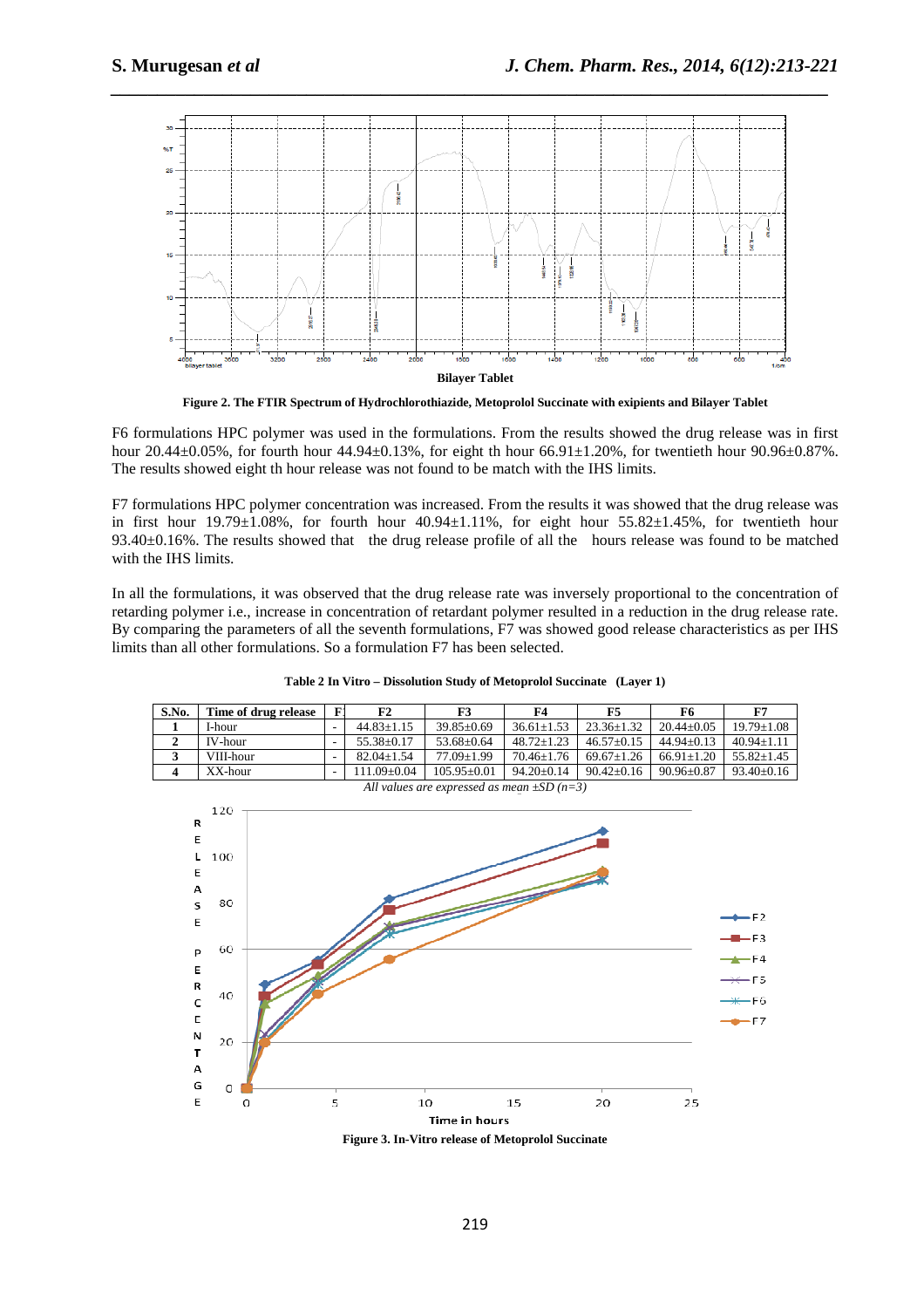#### *In-vitro release of Hydrochlorothiazide*

Six formulations of Hydrochlorothiazide (layer 2) tablets were prepared and dissolution studies were carried out and shown in figure 4. For the formulation trial batch F1 the drug release range was  $70.96 \pm 0.02\%$  and also sticking was observed from the tablets surface. It was not found to be matching the acceptable limit[13].

*\_\_\_\_\_\_\_\_\_\_\_\_\_\_\_\_\_\_\_\_\_\_\_\_\_\_\_\_\_\_\_\_\_\_\_\_\_\_\_\_\_\_\_\_\_\_\_\_\_\_\_\_\_\_\_\_\_\_\_\_\_\_\_\_\_\_\_\_\_\_\_\_\_\_\_\_\_*

F2 formulations colloidal silicon dioxide was used to the formulations. Maize starch concentration was increased. From the results it was showed that the drug release was in 72.56  $\pm 0.06\%$  and slightly sticking was observed. The drug release was not observed in the complies limit. F3 formulations colloidal silicon dioxide and maize starch concentration was increased. From the results it was showed that the drug release was in 78.65  $\pm$ 0.26% and slightly sticking was observed. The drug release was not found to be the complies with in the limit.

| S.No.                                           | TIME             | F1               | F2               | F3               | F4               | F5               | F6             |  |
|-------------------------------------------------|------------------|------------------|------------------|------------------|------------------|------------------|----------------|--|
|                                                 | $15 \text{ min}$ | $11.87 \pm 0.04$ | $13.98 \pm 0.12$ | $16.98 + 0.26$   | $17.12 + 0.68$   | $20.87 \pm 0.65$ | $23.41 + 0.12$ |  |
| 2                                               | $30 \text{ min}$ | $26.42 + 0.25$   | $32.14 + 0.14$   | $37.43 + 0.13$   | $41.38 \pm 0.12$ | $49.52 \pm 0.16$ | $48.37 + 0.17$ |  |
| 3                                               | $45 \text{ min}$ | $33.67 + 0.31$   | $47.35 \pm 0.61$ | $52.21 + 0.23$   | $58.91 + 0.15$   | $67.32 + 0.42$   | $65.20 + 0.46$ |  |
| 4                                               | $60 \text{ min}$ | $70.96 + 0.02$   | $72.56 + 0.06$   | $78.65 \pm 0.26$ | $80.79 + 0.17$   | $93.54 \pm 0.15$ | $96.82 + 0.16$ |  |
| All values are expressed as mean $\pm SD$ (n=3) |                  |                  |                  |                  |                  |                  |                |  |

**Table 3 In-Vitro Dissolution Studies of Hydrochlorothiazide (Layer 2)** 



**Figure 4. In-Vitro drug release of Hydrochlorothiazide IR**

F4 formulations colloidal silicon dioxide concentration was increased. From the results it was showed that the drug release was in 80.79  $\pm$ 0.17% and sticking problem was overcomed. The drug release was not found to be the complies with in the limit. Changes of Maize starch concentration were not found the major changes in the dissolutions. F5 formulations the method was changed. Hydrochlorothiazide was soluble in acetone and insoluble in water. So acetone was used instead of water. From the results it was showed that the drug release was in 93.54  $\pm 0.15\%$ .

F6 formulations maize starch and lactose concentration was increased. From the results it was showed that the drug release was in  $96.82 \pm 0.16\%$ . From the results F6 formulations found that the drug release was within the complies limit.

#### **CONCLUSION**

The present study was carried out to develop a bilayer tablet of Metoprolol succinate using hydrophilic matrix formers such as HPMC K100, HPC, and HPMC K 4 for the sustained release layer. Hydrochlorothiazide was immediate release formulation using starch, lactose, as a disintegrating agent. In the present investigation, bilayer tablets of metoprolol succinate sustained release and hydrochlorothiazide immediate release can be developed to